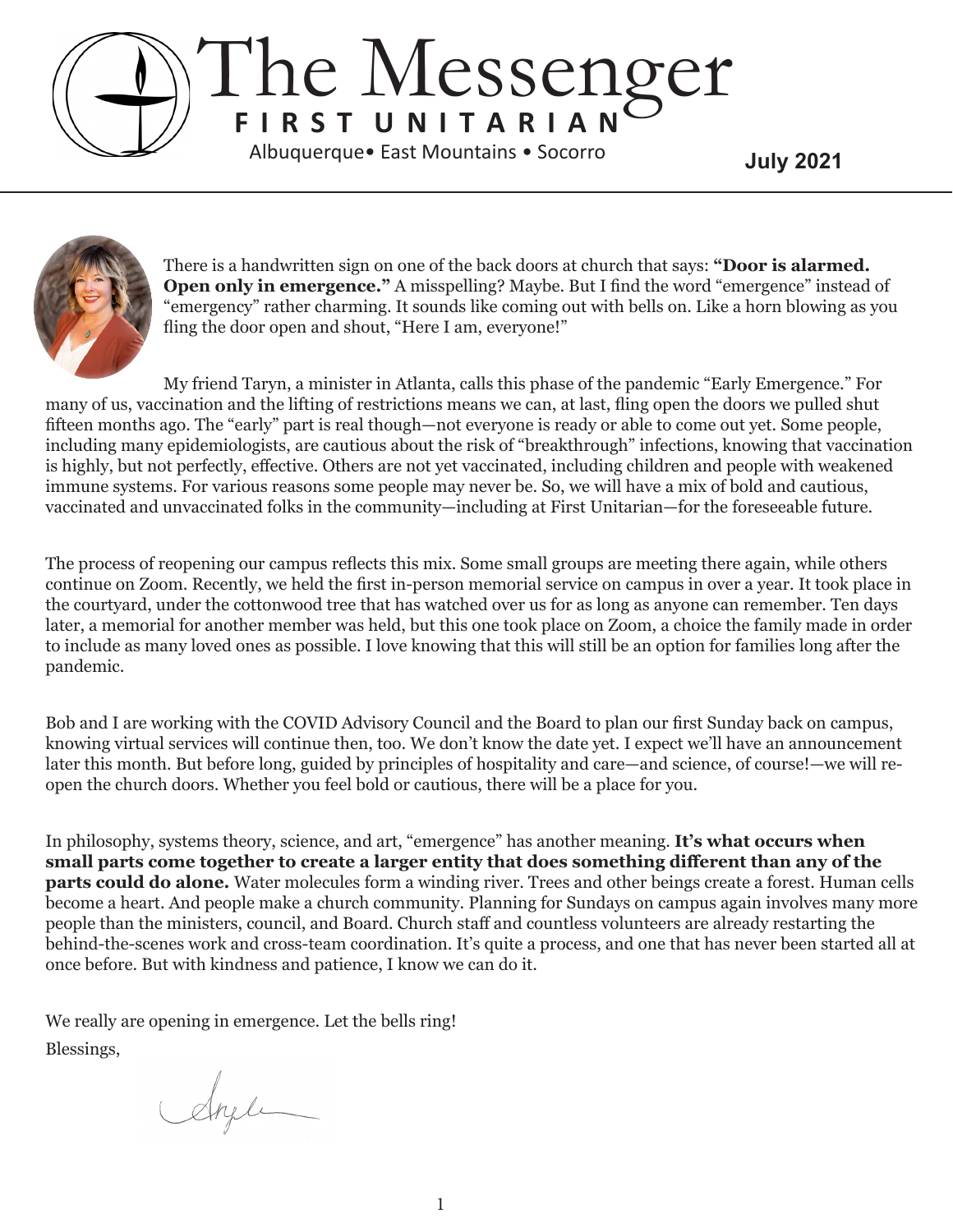# **Worship Calendar for July**

**Go to www.zoom.us to set up your free account, download the app to your computer or smart device, and select "Join a Meeting." You can also call in to (669) 900-6833 and, when prompted, enter the meeting number.**

## **Virtual Worship**

#### **Sundays at 11:00 am**

Led by our ministers and music director, all of our Zoom worship services are intergenerational, and contain a message for all ages as well as music and a homily. **Enter Meeting ID: 168 223 701 or click here.**

## **July 4**

#### **"Freedom Within"**

#### *The Rev. Angela Herrera*

Whether we are conscious of them or not, negative beliefs about ourselves can become like prison bars around the spirit. On this holiday, a sermon about freedom of the most personal kind: freedom within.

## **July 11**

#### **"Same Storm, Different Boats: Surviving Capitalism with Your Soul Intact"**

#### *The Rev. Bob LaVallee*

Late-stage capitalism has fostered incredible income inequality, exacerbating other issues like climate change, racism, and sexism. In addition, it diminishes our hearts, minds, and souls. How can UUs protect themselves and others from this blight?

## **July 18**

#### **"Transitions"**

#### *The Rev. Angela Herrera*

Are you experiencing a transition of some kind? Aren't we all? Whether it's a change you looked forward to, or one you would never have wanted or imagined, this sermon on the psychology and spirituality of transitions will offer perspective.

## **July 25**

### **"Life Hack: Communication"**

#### *The Rev. Angela Herrera*

From time to time, we all get frustrated in our attempts to communicate. If you've ever wished you could understand someone better, or feel heard yourself, then this sermon is for you.

#### **Virtual Vespers**

#### **Wednesdays at 7:00 pm**

These short (25-minute) services offer a midweek respite with readings, music, meditation, and prayer. **Enter Meeting ID: 593 831 292 or click here.**

## *We Light a Candle*

We light a candle for Elya Arrasmith as they grieve the death of their father.

We hold Linda Sprague in our loving care as she enters hospice care. We also hold her sister, Phyllis Bergman, in our hearts. Linda would welcome cards from her First U friends.

We rejoice with Alison and Robert Grady, who welcomed twin girls to their family June 16.

We rejoice with David and Mary Colton, who just celebrated their 60th wedding anniversary, and with Dick and Jill Desjardins, who celebrated their 30th.

*If you're experiencing difficulties, health issues, or transitions, you can reach out to our Caring Network at caring@uuabq.org.*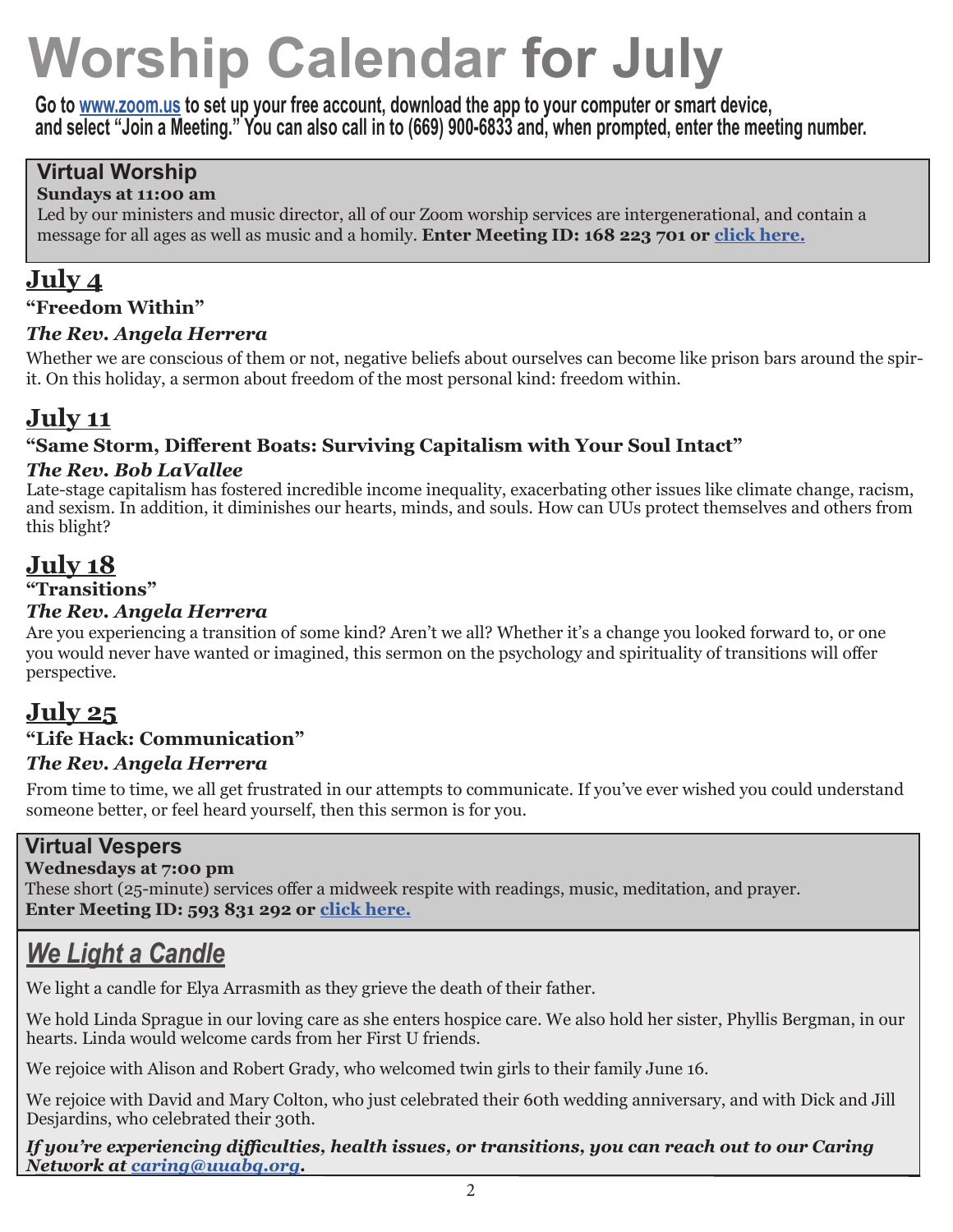## **Community News**

#### **Membership Milestones**

**A warm welcome to our newest members, who joined the church in June!**

Alana Kuhlemeir & Eric Michaelsen

#### **Happy Membership Anniversary in July to:**

#### **One Year**

Sonja Pulvino

#### **Five Years**

Jean Conner

#### **Ten Years**

Nancy Brockerman

Barbara Mann

Sonia Contreras

#### **Fifteen Years**

Douglas Crosbie

Kathleen Economy Mary Edwards

Nancy & Roger Harmon

**Thirty Years**

David Ewing

### **In-Person Joining Ceremony!**

*Are You Ready to Join the Church?* We will have an in-person joining ceremony on **Sunday, July 11 at 1:15 pm in the Memorial Garden.** If you have not done so yet, please fill out an "I'm Ready to Join" form on our website under "Connect—Becoming a Member." Questions? Contact Laira Magnusson, our Director of Membership & Communications at LMags@uuabq.org.

## **Help Fund First U's Future**

On May 16, this congregation voted overwhelmingly to purchase the ARC Building that lies on the south side of our campus. Acquiring this building is a once-in-a-generation opportunity. Since the launch of this capital campaign on June 16, our congregation has pledged over \$450k. We are very close to completely reaching our goal! Click here to make your pledge. If you have questions about the ARC Building Capital Campaign, please contact Rev. Bob LaVallee at blavallee@uuabq.org.

### **Meet Matt!**

Hi everyone! My name is Matthew Pargeter-Villarreal (please call me Matt!), and I am First Unitarian's incoming Ministerial Intern. I am a 2019 M.Div graduate of Brite Divinity School in Fort Worth, with a concentration in Sexual &



Gender Justice, and a Candidate for Ministry with the UUA. During the pandemic, I've had an unexpected ministry venture: offering worship planning and making virtual pulpit visits to 22 states across the country, "visiting" UU congregations of all sizes. Some of my ministerial and social justice interests are LGBTQIA+ ministry, immigrant justice, anti-racism/ anti-oppression, and youth/young adult ministry. **A few fun things about me:**

•Although I was born in Massachusetts and grew up in Oklahoma, if you ask me where home is, I will tell you San Antonio, Texas.

• I am a Spanish speaker.

• I am a huge foodie and I love baking (some of my favorite recipes are posted on my blog).

• I love all kinds of music, both listening to it and making it.

• I am the proud parent of a 10-year-old calico named Juliette, who makes up most of the photos on my social media.

• A guilty pleasure of mine is competition reality shows.

I look forward for the opportunity to get to meet everyone and get to know the congregation—as well as Albuquerque and New Mexico—a little better. I am excited for the work that we will get to accomplish together!

*Please join us in welcoming Matt! His ten-month, full-time internship will begin on August* 

*15. Angela Herrera, Bob LaVallee, and Susan Peck really enjoyed getting to know Matt through the interview process. If you'd be interested in serving on this year's intern committee, send a brief letter describing your interest and any relevant personal information to Angela at aherrera@uuabq.org. No specific background is required of committee members. Diverse perspectives are intentionally included. The committee meets monthly with the intern, offers support and feedback, and writes midterm and final evaluations.*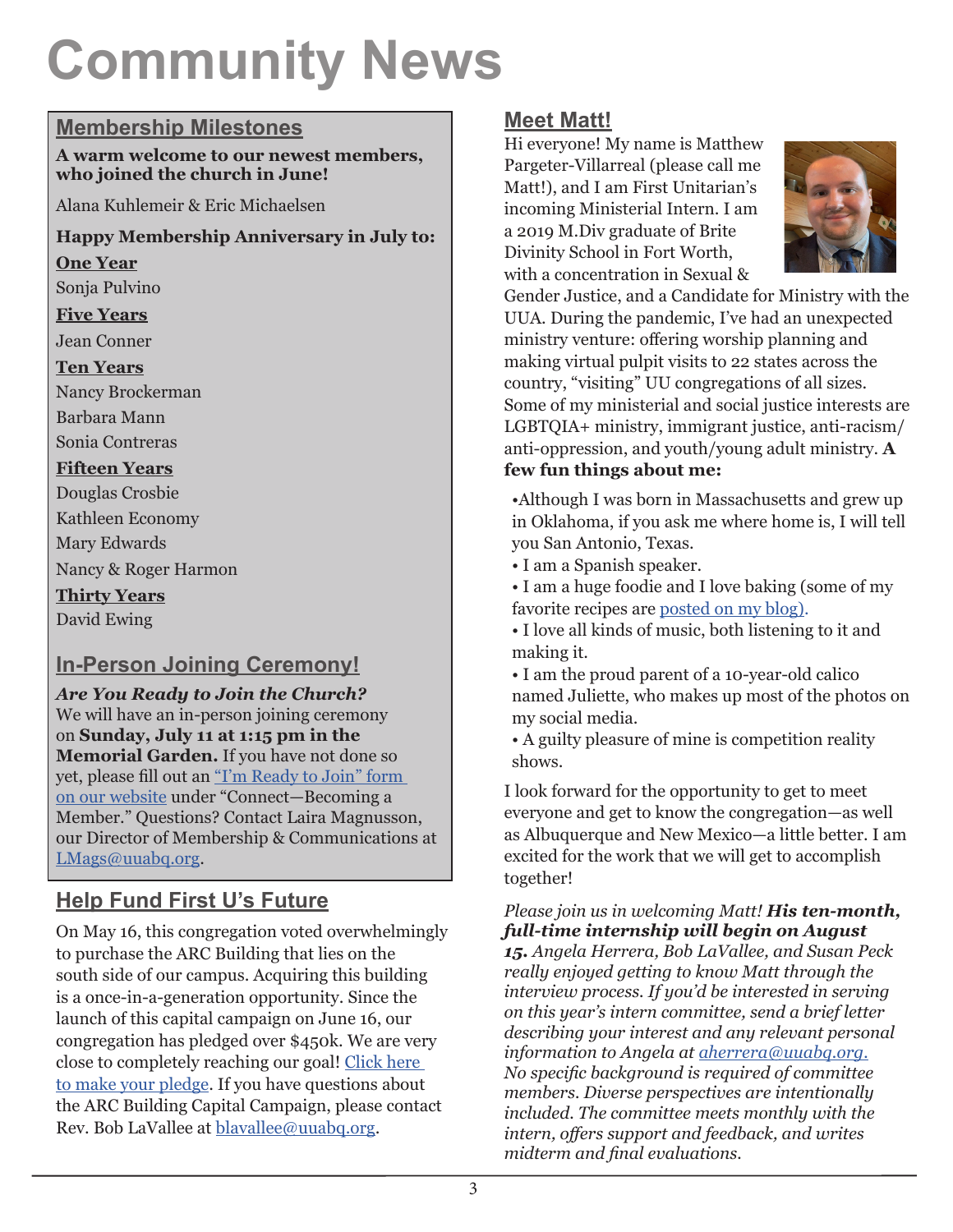# **Community News**

## **Music Notes with Susan Peck**

#### *Note: Susan Peck is on sabbatical from June 21 - August 16.*

I am so grateful to this congregation and the board for this much-needed sabbatical, and I am grateful to the musicians and tech folks who are



stepping up to bring wonderful music to your summer worship.

The pandemic has been difficult for me, because musicians thrive on making harmonies and rhythms together in real time. Multi-track audio and video recording was an engaging challenge, but I'm looking forward to the day we can dance to one another's heartbeats and mix our breath in sweet harmonies.

For the next 8 weeks, I will be visiting other churches on Zoom, reading fiction, hiking in the mountains, and composing new music for First U ensembles. I won't be checking church emails! In case of an emergency, please contact Rev. Angela Herrera or Rev. Bob LaVallee, and they will reach me.

For questions about our church band, Disparate Parts, please contact Vance Bass at dbmaj7@gmail. com.

Sol Singers are meeting in the church courtyard every Monday 5:30-7:00 pm, raising voices in harmony. All voices are welcome! For more information, contact Jetta Reynolds at jettaruthreynolds@gmail.com or Linda Chase at jesuislp@gmail.com.

### **Board of Directors Update**

You'd think I'd know better by now, but I'm still shocked by the fact of change. We are so good at habituating, quickly settling into the "new normal" even when we know there's no such thing. And then we're rocked to our core when the next change comes, and we have to remake our lives and our new habits yet again. Rev. Angela reminded the board this last month that changes—even good ones—carry grief.

We find ourselves as a church at the beginning of the next new journey, with many crossroads that will bring new opportunities and new losses as we say yes to new ways of being together, and say goodbye to many things that no longer serve us. But we have tremendous power and potential in this moment to be thoughtful and intentional and bold in choices that can serve us—all of us—better.

One example with big consequences is how we will worship together in a large group of vaccinated and unvaccinated, healthy and medically vulnerable, young and old. In our joy and eagerness to be together, we cannot skip the step of reducing risk for those who either cannot be vaccinated, such as our youth under 12, or who remain high risk even after vaccination, such as our elderly and immune-compromised members. Our covenant to each other means we have a higher standard of care and responsibility to one another and even more obligation to take steps to protect the most vulnerable among us than the rest of society, which seemingly can be so casual in prioritizing vaccinated people over others. Here is the opportunity to practice our faith. Here is where we must lead with grace, assuming the best intent of those we love and those who love us, even as we acknowledge that the impact of our actions does not affect us all equally. In fact, far from it. And so we ask for your patience as we make careful plans for reopening our campus to large groups and for in-person worship.

I have felt the growing swell of eagerness to be together, but I have also seen the on-the-edge exhaustion of the staff and committees and lay leaders who have held this church together for the last 18 months. Our bonds are frayed, and they are strained. There will be joy and balm in coming together, but it will be yet another source of change, and therefore little griefs, and lots of new sources of stress. And so I ask for your patience as we open. Things will not work the same. Staff and ministers will be stretched thin and pulled in multiple directions. Let us be kind and forgiving and do the hardest faith work that there is for some of us: assuming that others are doing the best they can. And perhaps even harder: finding the blessings in the changes that come. What new ways of doing our work to serve each other and our blessed community are opened up in this strange, new, post-COVID world?

How can we harness the same freedom from social anxiety and social patterns that the random nature of breakout rooms after Zoom worship affords us to make new connections, as one example? How many of us experienced that profound blessing of having exactly the conversation we needed but didn't even know it? Will we find new ways to hold onto that teaching in our old spaces? What new learning is waiting for you in the next little grief wrapped in change?

#### *— Mikaela Renz-Whitmore, President of the Congregation*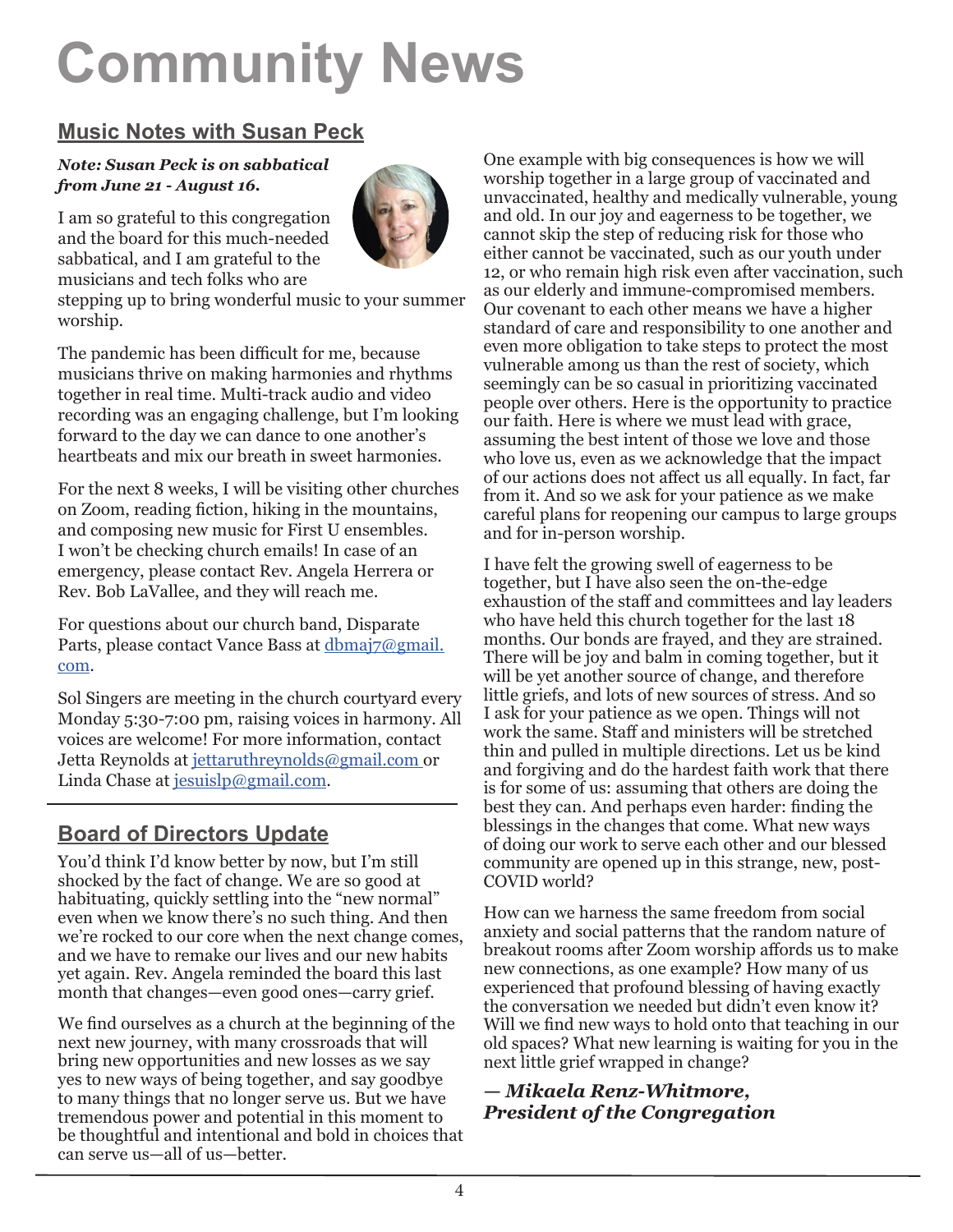

## **From Our Director of Religious Education**

"Those who play rarely become brittle in the face of stress or lose the healing capacity for humor." -Stuart Brown, MD



#### **Greetings!**

Play and healing are the themes for the rest of the summer!

We've all been through so much this last year and a half! I hope that you'll find time to play in all the ways that will aid your healing. Help your children to do the same.

Summer Sunday school is on hiatus for the rest of the summer. If your family signed up for the SUUmer AdventUUre JoUUrnal, I'll be in touch about a possible get-together.

I'm going to continue to run some online RE movie nights, and hope to offer a virtual game gathering. Watch our UU Families Facebook page for details.

This summer, I will be working with our church staff on what our RE Program future looks like. In the meantime, HAVE SOME FUN!!!

**Mia Noren Director of Religious Education, Credentialed Dre@uuabq.org**

#### **Stay in touch!**

2021-22 RE Registration will start up again this August. If you're not getting notices from us, make sure your family information is up to date! Please contact Alana Rodriguez at reasst@uuabq.org if there are changes to your registration information, especially email and physical address. Here's a link to our electronic RE registration, open all year.

#### **Youth News**

Linda M. Underwood wrote, "...I will spend my soul, playing it out like sticky string into the world, so I can catch every last thing I touch." It's ironic because over the past year we definitely didn't want to catch everything. Nor



were we touching many things that hadn't previously been sanitized.

While we still have to act with caution, this summer is shaping up to be much different from the last. For instance, we are able to gather in small groups at the church now. In fact, the youth did just that in June. It felt so good to be together again, even if we couldn't hug and wore masks. This summer, we will be spending time reconnecting as a community through more safe inperson gatherings, virtual games—including Minecraft and welcoming a new batch of youth into our group.

To find out what is happening, be sure to check your email, Facebook and Instagram! If you have questions, email me at youth@uuabq.org.

#### **Alana Rodriguez Youth Programs Coordinator, RE Assistant**

#### **2021 UU Kids Camp**

After careful consideration, your Camp Leadership Team has decided this year, we will have a scaled-back, in-person, day camp! **Mark your calendars for July 22—24, 2021! Click this link to register.** 

Check the camp website often for all up-to-date information: https://uukidscamp.blogspot.com/ or email Alana at reasst@uuabq.org.

#### **Save the Date!**

Our congregation will have the pleasure of **ordaining our former Ministerial Intern,**  Jane Davis, on Tuesday, September 7 at 6:30 pm. The ordination service will be on Zoom and will include Jane's home congregation, Bradford Community Church UU in Kenosha, Wisconsin. Watch the Messenger and Broadsheet for more details and updates as we get closer to the event.

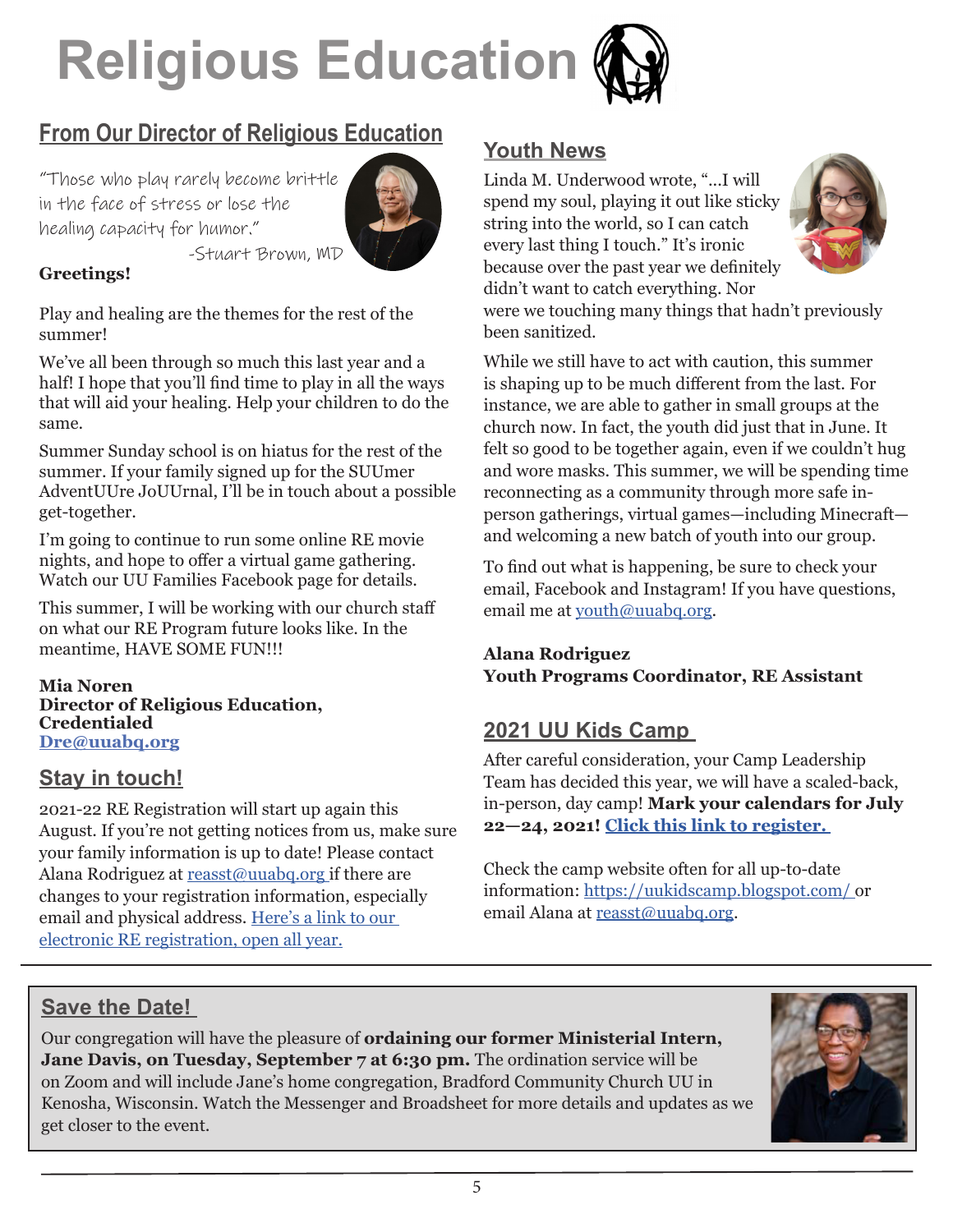## **Connect & Learn**

## **Adult Faith Formation Sunday Explorations**

Join us every Sunday morning at 9:30 for weekly discussions on a variety of social justice, UU history, and faith-based and spiritual topics. Bring your coffee or tea and be a part of this virtual group.

**Meeting ID: 842 4289 2753 Passcode: 041625**

#### **July 4: The Declaration of Independence**

**and Its Underlying Values.** Affirmation of those values in 2021. What are we celebrating today? How do we live out and honor those values now? Angela Merkert, facilitator

#### **July 11: Differing Visions of the U.S.—The**

**Four Americas.** Purpose and Meaning for the Four Americas. Discussion of the characteristics and implications for enhancing communications. From *Last Best Hope* by George Packer. Angela Merkert, facilitator

**July 18: Emerging from the Pandemic: Faith, Trauma and Grieving.** We have had a wide range of responses to the consequences of the pandemic. Let's discuss sources of inspiration and strength that ground our spiritual wellbeing as we acknowledge the vulnerability we experience. Angela Merkert, facilitator

#### **July 25: Nature, Part 1.** *The Hidden Life of*

*Trees* is an astonishing book by Peter Wohlleben. We'll learn how trees in a forest communicate, need each other, and exist, not as competing individuals, but in community for mutual benefit. Ron Friederich, facilitator, leads UNM campus trees/plants tours for Oasis and other groups.

### **Addiction Recovery Ministry**

#### *From: The Addiction Ministry Handbook by Denis Meacham, 2004, Skinner House Books, pg 35*

"Recovery calls us to cultivate an awareness and receptivity to the transcendent in life. For people with a theistic faith, this awareness may be the sense that God is at work in their lives. For others, it may be the experience of music or nature, a walk on the beach, cultivating a window box garden, or caring

for grandchildren. Such experiences at once go to the core of our being and seem to release our deepest love and sense of peace and fulfillment. People in long-term stable recovery have learned how to acknowledge these experiences and make them essential parts of their lives. And through being alive to such experiences, people in early stages of recovery begin to touch anew the true vital center of their selves. This signals a voluntary turning away from surfaces and superficiality and toward depth and fullness; an opening to the beauty, passion, and even the pain and anxieties of life where the soul reaches for the outstretched hand of God. While prayer and meditation can bring such an awareness, for people in stable recovery it is less a focused, time-circumscribed activity and more a way of being in the world. Being open to such experiences as we go about our lives belies the notion that there are specific times or places for the soul to be refreshed or inspired. Like children who find wonder and delight in life's simplest encounters, recovering people must be in the world with such openness and trust that they can be fully ready for the numinous to break through at any moment. Clearly this means being open to the transcendent in life requires being full present in the moment—being here now."

Are you or a loved one affected by addiction? Join us for an Addiction Recovery Ministry "breakout" session every 1st and 3rd Sunday at 12:00 pm; or contact us recovery@uuabq.org.

## **Adult Literacy & Citizenship**

It's hard to plan ahead when you can't predict the future! Our Adult Literacy & Citizenship program has been reduced in numbers—but not in heart— through the pandemic. Six of our students received their citizenship!We still have tutors and students who are meeting via Zoom



or WhatsApp. Those who are fully vaccinated are starting to meet in parks, libraries, or coffee shops. We are getting ready for a fall semester of in-person classes at First Unitarian—when it is safe. We don't know how many students we will have or how many tutors we will need—yet. During the rest of the summer, we are working toward creating a more organized library of our materials. If anyone wants more information about the "possible future" of this program, please contact Connie Molecke via email at conniemolecke@gmail. com.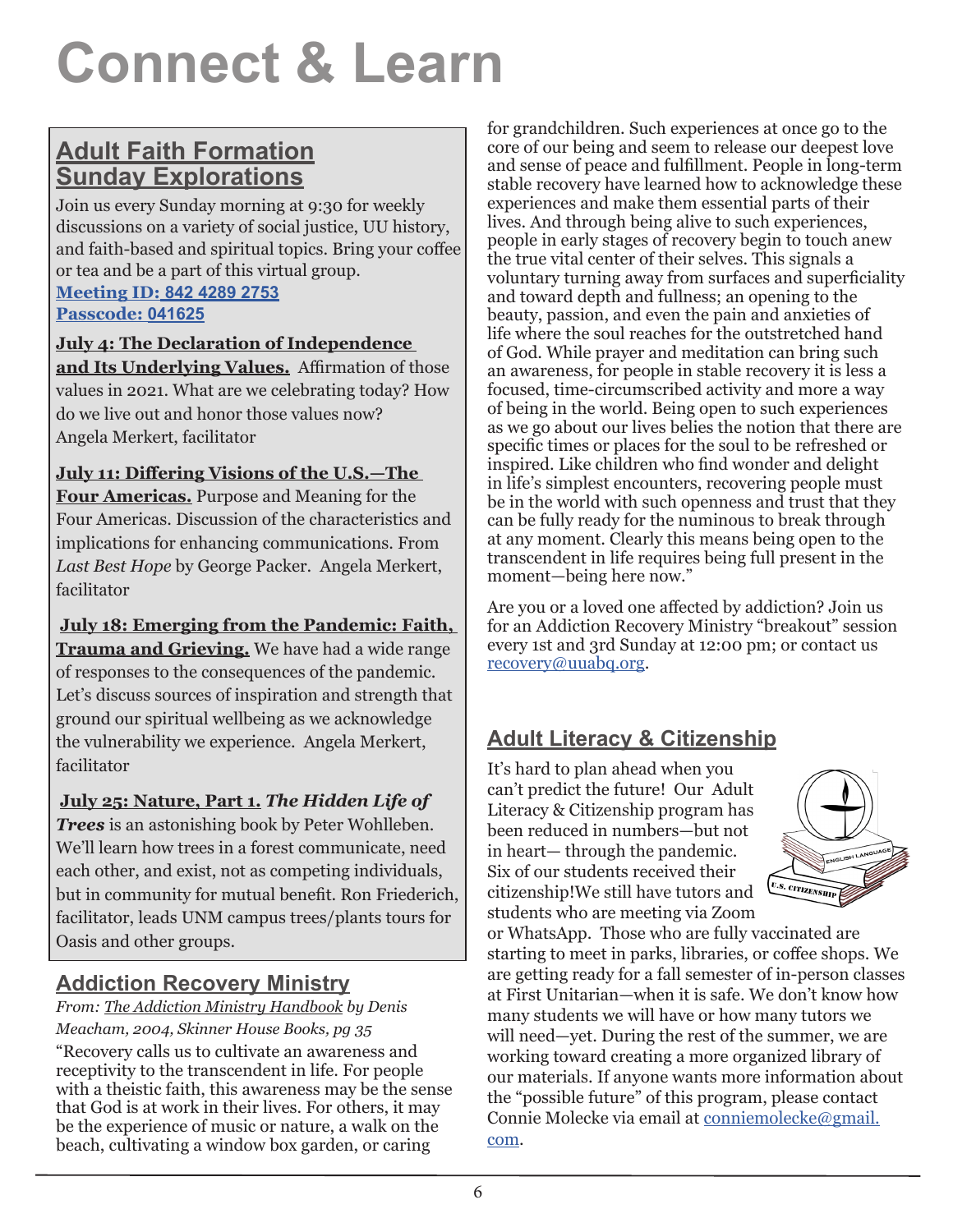## **Groups & Activities**

## **Family Promise Update**

Family Promise ABQ is going strong. Currently, three families are being housed and supported. Last weekend, Judy Goering, Kathy Nunn and Paula Fisher did laundry (sheets and blankets) for them, something we do twice a month.

#### **Our next host week is July 11-18.**

We will be supplying dinners during this week! If you would like to help out, please contact Paula Fisher: fastfins@comcast.net.

Family Promise ABQ is raising funds to remodel their new headquarters on San Pedro. If you wish to donate, go to their website:

https://www.familypromisealbuquerquenm.org

## **ABQ FaithWorks Collaborative**

FaithWorks was established in 2019 as an alliance of churches responding to the needs of people who came knocking on their doors. We wanted to respond to the needy with more than a 'water bottle and a granola bar.' There are now a dozen churches of many denominations working together in our community, serving marginalized populations—the unsheltered and resident migrants. Each program has its unique characteristics and client populations, and there is overlap in the basic humanitarian needs of clothing, food, shelter, and transportation. If you are interested in volunteering and working on a team, please send an email to admin@abqfaithworks.org. Visit our website https://www.abqfaithworks.org/ to learn more! Thanks First Unitarian for its membership and support of these great programs in our wider community.

## **CUUPS This Month**

Coyote Willow CUUPS will have a virtual Semi-Annual Meeting on **July 9, 2021 at 7:00 pm**. We will vote on officer positions, set our calendar for the next six months, and decide what direction we want our CUUPS group to go in and where we want to direct our attention and energy for the next half of the year. After our business is complete, if time permits, we will socialize. Eating dinner during the meeting is perfectly acceptable! Please have a candle and source of flame nearby for the meeting. **Email Victoria Rosquist at bboydbabe@gmail.com for login information.**

## **Wisdom Circle: Bringing Our Spiritual Life into the World**

#### **Saturday, July 17, 10:00 am - Noon**

As the summer reaches its height, we of ripe years will gather round our Zoom table again to share our personal sense of spirituality and how that can manifest in the world. Do you feel yourself to have an inner spiritual dimension? How would you describe that? Does that aspect of your being show up in your interactions with society? Do you encounter difficulties? What are the rewards of these soulful, inside-out engagements?

Finally, you're invited to contemplate what is to be learned from experiences of bringing your inmost awareness and presence into the objective realm where our fates are forged, both individually and collectively. We continue to meet on Zoom until the church deems it safe for groups of twelve or more to re-convene in person. Contact Jerilyn Bowen at jbowen1@unm.edu.

#### **Meeting ID: 962 2094 2211 Password: 485006**



**The Monday Afternoon Book Club** will meet **July 19 at 10:00 am** (due to the heat) at Mary Fox Park. The book is yet to be determined. Please contact Joyce Etheridge at 509-308-5523 for further information.

R**eading on Racism Book Group's** selection for July is *On Juneteenth* by Annette Gordon-Reed. Our meeting is **July 28, 3:00 - 5:00 pm.** To join us and receive the Zoom link, please contact Kent Madden at revmadden22@gmail.com.

**The Nonfiction Book Group** is now meeting in person in the Arnold Room on **Wednesdays at 2:00 pm.** We're starting a new book, *Sapiens: A Brief History of Humankind* by Yuval Noah Harari. Send any questions to roberttwood@gmail.com.